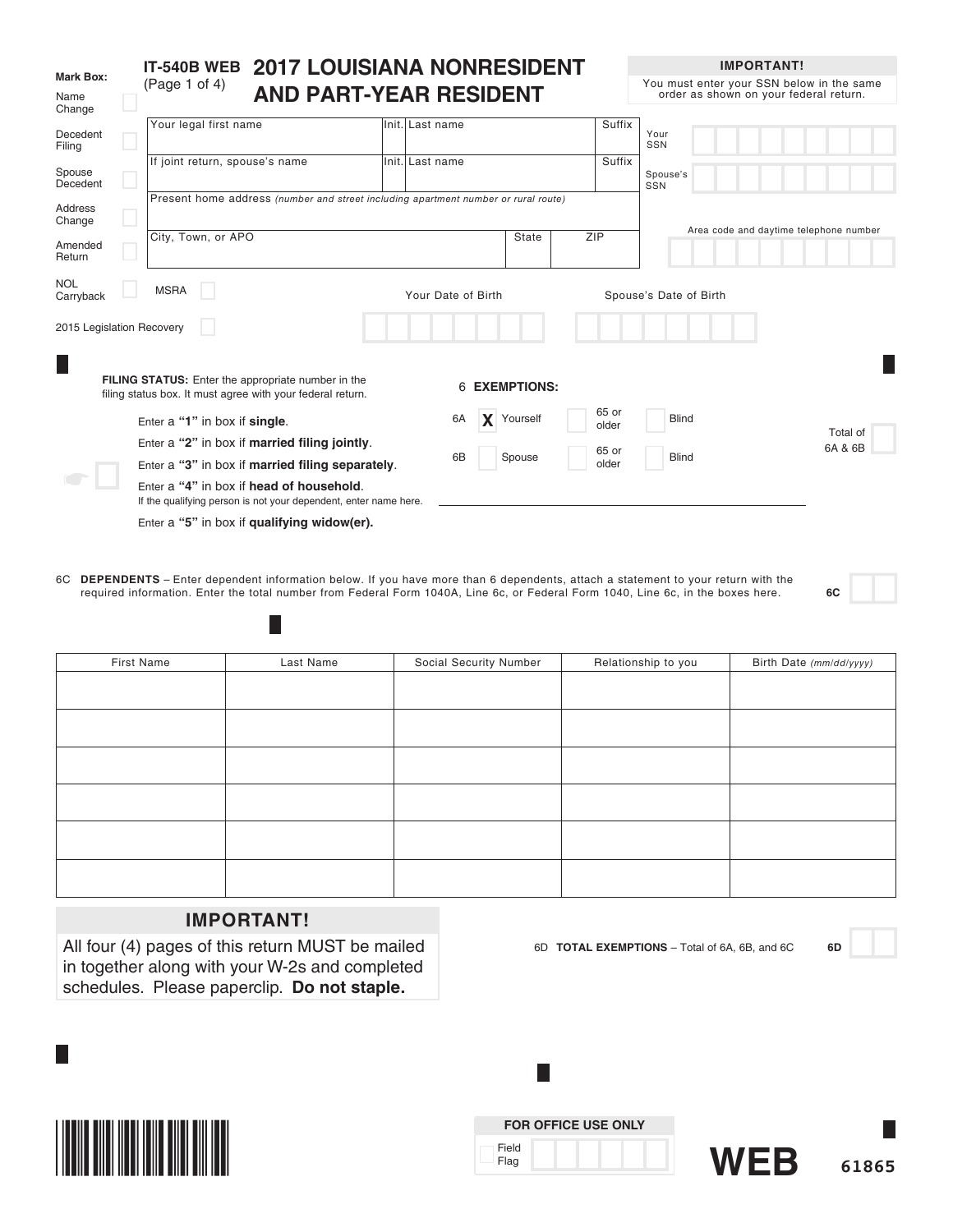| <b>IT-540B WEB</b> (Page 2 of 4) |  |  |  |  |
|----------------------------------|--|--|--|--|
|----------------------------------|--|--|--|--|

|                | If you are not required to file a federal<br>00<br>return, indicate wages here.                                                                                                                                                                                                                                     | Mark this box and enter zero "0" on Line 14. |
|----------------|---------------------------------------------------------------------------------------------------------------------------------------------------------------------------------------------------------------------------------------------------------------------------------------------------------------------|----------------------------------------------|
| $\overline{7}$ | FEDERAL ADJUSTED GROSS INCOME – Enter the amount of your Federal Adjusted Gross Income<br>from the NPR worksheet. Federal column. Line 12.                                                                                                                                                                          | 7                                            |
| 8              | LOUISIANA ADJUSTED GROSS INCOME - Enter the amount of your Louisiana Adjusted Gross Income<br>from the NPR worksheet, Louisiana column, Line 33.                                                                                                                                                                    | 8                                            |
| 9              | RATIO OF LOUISIANA ADJUSTED GROSS INCOME TO FEDERAL ADJUSTED GROSS INCOME -<br>Divide Line 8 by Line 7. Carry out to two decimal places in the percentage. DO NOT ROUND UP. The<br>percentage cannot exceed 100%.                                                                                                   | 9<br>0                                       |
|                | If you did not itemize your deductions on your federal return, leave Lines 10A, 10B, and 10C blank and<br>go to Line 10D.                                                                                                                                                                                           |                                              |
| 10A            | FEDERAL ITEMIZED DEDUCTIONS                                                                                                                                                                                                                                                                                         | 10A                                          |
| 10B            | FEDERAL STANDARD DEDUCTION                                                                                                                                                                                                                                                                                          | 10B                                          |
| 10C            | EXCESS FEDERAL ITEMIZED DEDUCTIONS - Subtract Line 10B from Line 10A.                                                                                                                                                                                                                                               | 00 <sup>1</sup><br>10 <sub>C</sub>           |
| 10D            | FEDERAL INCOME TAX - See instructions. If your federal income tax has been<br>$\overline{\mathbf{2}}$<br>decreased by the foreign tax credit, see instructions for optional deduction. If<br>1<br>your federal income tax has been decreased by a federal disaster credit allowed<br>by the IRS, see Schedule H-NR. | 10D<br>0 <sub>0</sub>                        |
| 10E            | TOTAL DEDUCTIONS - Add Lines 10C and 10D.                                                                                                                                                                                                                                                                           | 00<br>10E                                    |
| 10F            | ALLOWABLE DEDUCTIONS – Multiply Line 10E by the percentage on Line 9. Round to the nearest<br>dollar.                                                                                                                                                                                                               | 10F<br>00                                    |
| 11             | LOUISIANA NET INCOME - Subtract Line 10F from Line 8. If less than zero, enter zero "0."                                                                                                                                                                                                                            | 00<br>11                                     |
| 12             | YOUR LOUISIANA INCOME TAX - See the Tax Computation Worksheet to calculate the amount of<br>your Louisiana income tax.                                                                                                                                                                                              | 00<br>12                                     |
| 13             | NONREFUNDABLE PRIORITY 1 CREDITS - From Schedule C-NR, Line 8                                                                                                                                                                                                                                                       | 00<br>13                                     |
| 14             | TAX LIABILITY AFTER NONREFUNDABLE PRIORITY 1 CREDITS - Subtract Line 13 from Line 12. If<br>the result is less than zero, or you are not required to file a federal return, enter zero "0."                                                                                                                         | 00<br>14                                     |
| 15             | 2017 LOUISIANA REFUNDABLE CHILD CARE CREDIT - Your Federal Adjusted Gross Income<br>must be EQUAL TO OR LESS THAN \$25,000 to claim the credit on this line. See instructions, page<br>12 and Refundable Care Credit Worksheet, page 15.                                                                            | 15<br>00                                     |
| 15A            | Enter the qualified expense amount from the Refundable Child Care Credit Worksheet, Line 3.                                                                                                                                                                                                                         | 15A                                          |
| 15B            | Enter the amount from the Refundable Child Care Credit Worksheet, Line 6.                                                                                                                                                                                                                                           | 15B                                          |
| 16             | 2017 LOUISIANA REFUNDABLE SCHOOL READINESS CREDIT - Your Federal Adjusted Gross<br>Income must be EQUAL TO OR LESS THAN \$25,000 to claim the credit on this line. See<br>Refundable School Readiness Credit Worksheet, page 16.<br>$\overline{2}$<br>5<br>3<br>4                                                   | 16                                           |
| 17             | LOUISIANA CITIZENS INSURANCE CREDIT<br>17A<br>See instructions, page 2.                                                                                                                                                                                                                                             | 17                                           |
| 18             | OTHER REFUNDABLE PRIORITY 2 CREDITS - From Schedule F-NR, Line 10                                                                                                                                                                                                                                                   | 18                                           |
| 19             | TOTAL REFUNDABLE PRIORITY 2 CREDITS - Add Lines 15, and 16 through 18. Do not include<br>amounts on Lines 15A, 15B and 17A.                                                                                                                                                                                         | 00<br>19                                     |
| 20             | TAX LIABILITY AFTER REFUNDABLE PRIORITY 2 CREDITS - See instructions, page 2.                                                                                                                                                                                                                                       | 00<br>20                                     |
| 21             | OVERPAYMENT AFTER REFUNDABLE PRIORITY 2 CREDITS - See instructions, page 2.                                                                                                                                                                                                                                         | 21                                           |
|                |                                                                                                                                                                                                                                                                                                                     |                                              |



| Enter the first 4 |  |
|-------------------|--|
| letters of your   |  |
| last name in      |  |
| these boxes.      |  |

**CONTINUE ON NEXT PAGE**

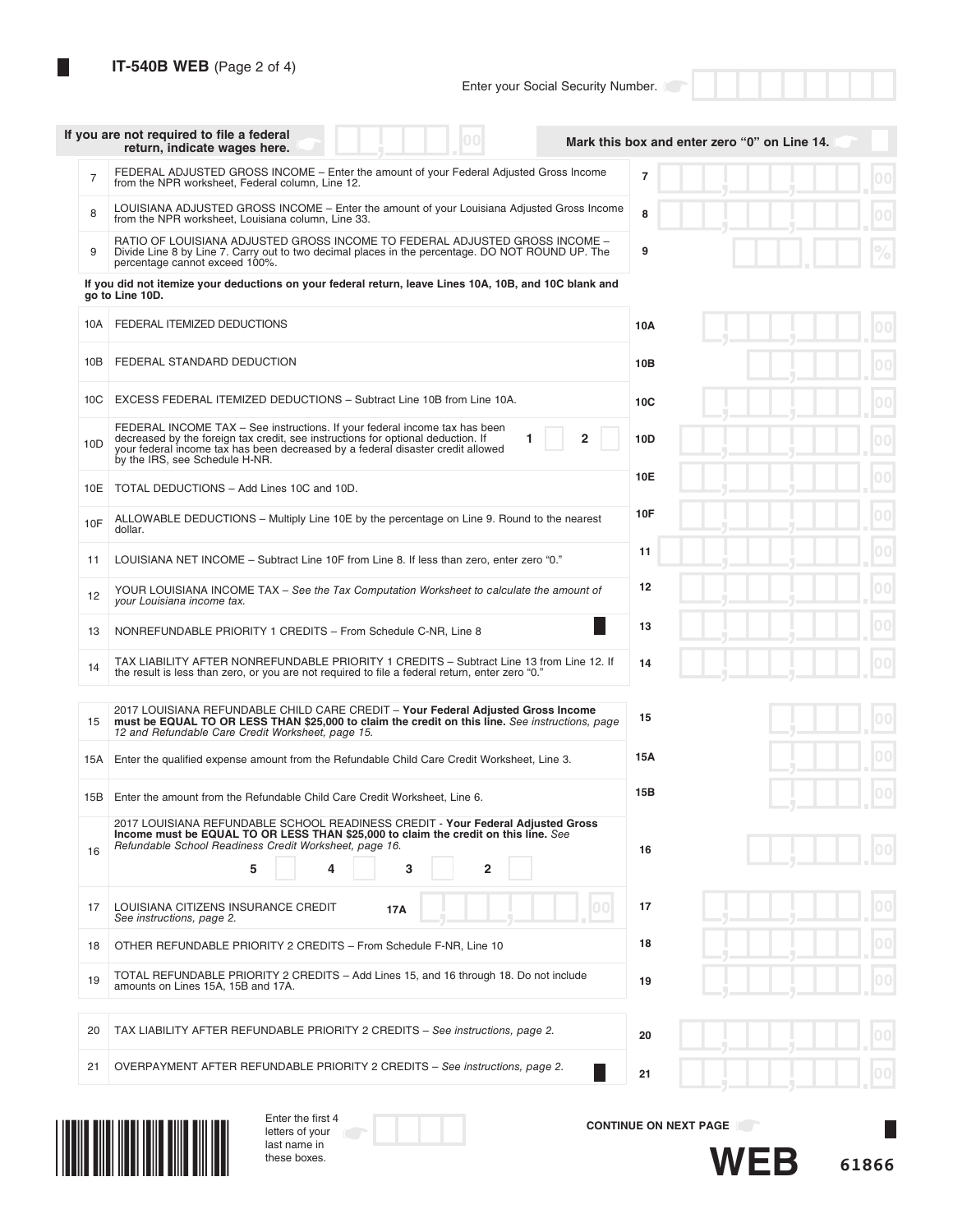# **IT-540B WEB** (Page 3 of 4)

22 NONREFUNDABLE PRIORITY 3 CREDITS - From Schedule J-NR, Line 16

23 ADJUSTED LOUISIANA INCOME TAX – Subtract Line 22 from Line 20.

|  |  | Enter your Social Security Number. |
|--|--|------------------------------------|
|  |  |                                    |

**22**

**23**

**38**

**39**

|  |  |  | ш | $ 00\rangle$ |
|--|--|--|---|--------------|
|  |  |  |   |              |
|  |  |  |   | 00           |

|                 | 24 | CONSUMER USE TAX - You must mark one of these boxes.                                       | No use tax due.<br>Amount from the Consumer Use<br>Tax Worksheet. | 24 |
|-----------------|----|--------------------------------------------------------------------------------------------|-------------------------------------------------------------------|----|
|                 | 25 | TOTAL INCOME TAX AND CONSUMER USE TAX - Add Lines 23 and 24.                               |                                                                   | 25 |
|                 | 26 | OVERPAYMENT OF REFUNDABLE PRIORITY 2 CREDITS - Enter the amount from Line 21.              | 26                                                                |    |
|                 | 27 | REFUNDABLE PRIORITY 4 CREDITS - From Schedule I-NR, Line 6                                 |                                                                   | 27 |
|                 | 28 | AMOUNT OF LOUISIANA TAX WITHHELD FOR 2017 - Attach Forms W-2 and 1099.                     |                                                                   | 28 |
|                 | 29 | AMOUNT OF CREDIT CARRIED FORWARD FROM 2016                                                 |                                                                   | 29 |
| <b>PAYMENTS</b> | 30 | AMOUNT PAID ON YOUR BEHALF BY A COMPOSITE PARTNERSHIP FILING<br>Enter name of partnership. |                                                                   | 30 |
|                 | 31 | AMOUNT OF ESTIMATED PAYMENTS FOR 2017                                                      |                                                                   | 31 |
|                 | 32 | AMOUNT PAID WITH EXTENSION REQUEST                                                         |                                                                   | 32 |

| 33 | TOTAL REFUNDABLE TAX CREDITS AND PAYMENTS - Add Lines 26 through 32.                                                                                                                                                    | 33 |
|----|-------------------------------------------------------------------------------------------------------------------------------------------------------------------------------------------------------------------------|----|
| 34 | OVERPAYMENT – If Line 33 is greater than Line 25, subtract Line 25 from Line 33. Your overpayment may be<br>reduced by Underpayment of Estimated Tax Penalty. Otherwise, go to Line 41.                                 | 34 |
| 35 | UNDERPAYMENT PENALTY – See instructions for Underpayment Penalty, page 11, and Form<br>R-210NR. If you are a farmer, check the box.                                                                                     | 35 |
| 36 | ADJUSTED OVERPAYMENT – If Line 34 is greater than Line 35, subtract Line 35 from Line 34, and enter on<br>Line 36. If Line 35 is greater than Line 34, subtract Line 34 from Line 35, and enter the balance on Line 41. | 36 |
| 37 | TOTAL DONATIONS - From Schedule D-NR, Line 24                                                                                                                                                                           | 37 |

38 SUBTOTAL – Subtract Line 37 from Line 36. This amount of overpayment is available for credit or refund.

39 AMOUNT OF LINE 38 TO BE CREDITED TO 2018 INCOME TAX **CREDIT**

AMOUNT TO BE REFUNDED – Subtract Line 39 from Line 38. If mailing to LDR, use Address 2 on the next page.

|   |    |   | 0 <sub>0</sub> |
|---|----|---|----------------|
| ŋ |    |   | 0 <sub>0</sub> |
| ų | 5. | ш | 0 <sub>0</sub> |
| ï |    |   | 0 <sub>0</sub> |
|   |    |   | 0 <sub>0</sub> |

|  |  | ı |
|--|--|---|
|  |  | J |

| DUE<br>REFUND | 40 |                   | Enter a "2" in box if you want to receive your refund by paper check.<br>Enter a "3" in box if you want to receive your refund by direct deposit. Complete<br>information below. If information is unreadable, you are filing for the first time, or if<br>you do not make a refund selection, you will receive your refund by paper check. | <b>REFUND</b>                                                                                  | 40                                           |
|---------------|----|-------------------|---------------------------------------------------------------------------------------------------------------------------------------------------------------------------------------------------------------------------------------------------------------------------------------------------------------------------------------------|------------------------------------------------------------------------------------------------|----------------------------------------------|
|               |    |                   |                                                                                                                                                                                                                                                                                                                                             | <b>DIRECT DEPOSIT INFORMATION</b>                                                              |                                              |
|               |    | Checking<br>Type: | Savings                                                                                                                                                                                                                                                                                                                                     | Will this refund be forwarded to a financial<br>institution located outside the United States? | No<br>Yes                                    |
|               |    | Routing<br>Number |                                                                                                                                                                                                                                                                                                                                             | Account<br>Number                                                                              |                                              |
|               |    |                   | Enter the first 4                                                                                                                                                                                                                                                                                                                           |                                                                                                | <b>COMPLETE AND SIGN RETURN ON NEXT PAGE</b> |



ND DUE

letters of your last name in these boxes.

**61867 WEB**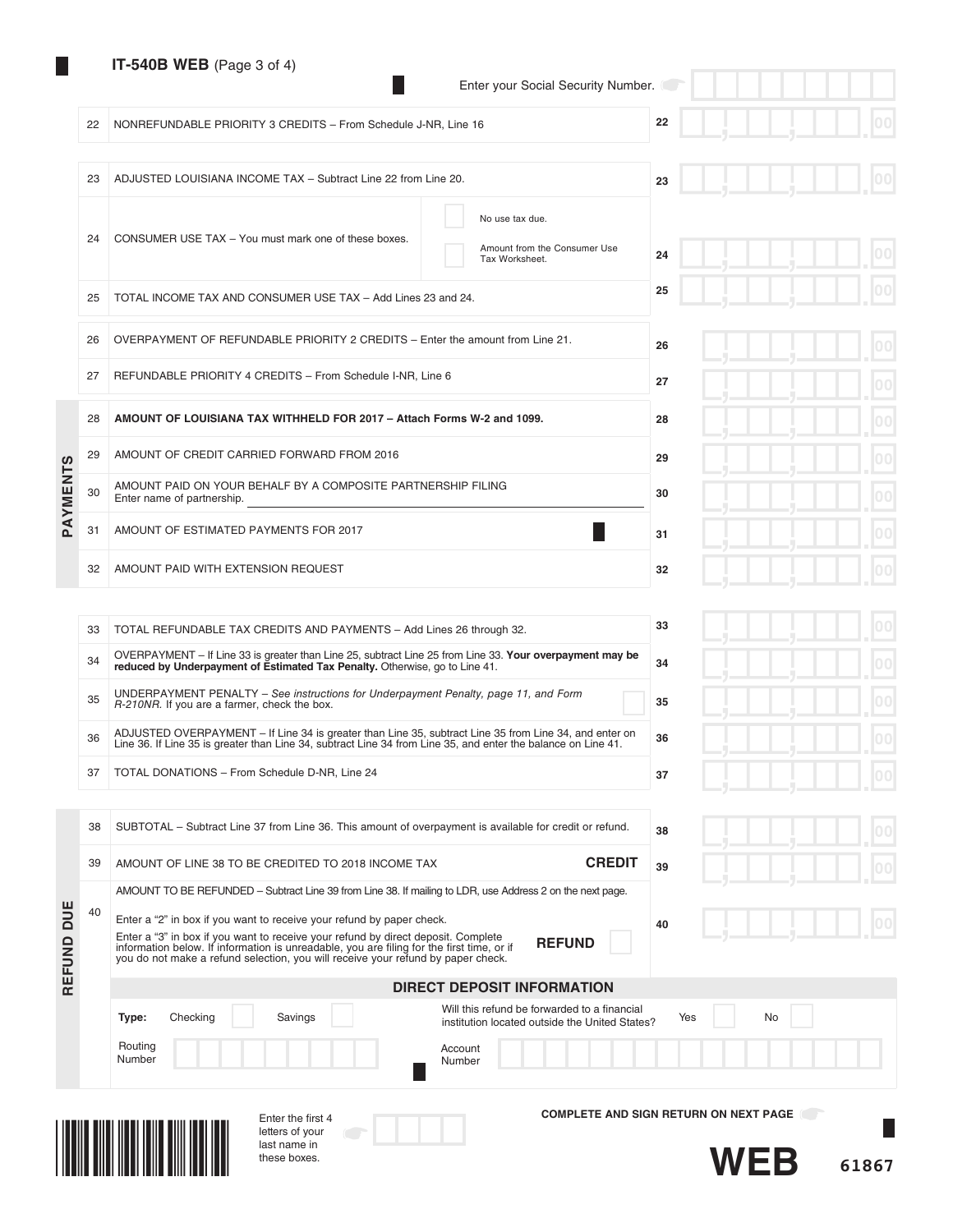schedules. Please paperclip. **Do not staple.**

|                | 41 | AMOUNT YOU OWE - If Line 25 is greater than Line 33, subtract Line 33 from Line 25.                                                           |    | 41 |
|----------------|----|-----------------------------------------------------------------------------------------------------------------------------------------------|----|----|
|                | 42 | ADDITIONAL DONATION TO THE MILITARY FAMILY ASSISTANCE FUND                                                                                    | 42 |    |
|                | 43 | ADDITIONAL DONATION TO THE COASTAL PROTECTION AND RESTORATION FUND                                                                            | 43 |    |
| DUE LOUISIANA  | 44 | ADDITIONAL DONATION TO LOUISIANA FOOD BANK ASSOCIATION                                                                                        |    | 44 |
|                | 45 | INTEREST - From the Interest Calculation Worksheet, page 11, Line 5.                                                                          | 45 |    |
|                | 46 | DELINQUENT FILING PENALTY - From the Delinquent Filing Penalty Calculation Worksheet, page 11, Line 7.                                        | 46 |    |
| <b>AMOUNTS</b> | 47 | DELINQUENT PAYMENT PENALTY - From Delinguent Payment Penalty Calculation Worksheet, page 11, Line 7.                                          | 47 |    |
|                | 48 | UNDERPAYMENT PENALTY - See instructions for Underpayment Penalty, page 11, and<br>Form R-210NR. If you are a farmer, check the box.           |    | 48 |
|                | 49 | BALANCE DUE LOUISIANA - Add Lines 41 through 48. If mailing to<br>LDR, use address 1 below. For electronic payment options, see inside cover. | 49 |    |
|                |    | <b>IMPORTANT!</b>                                                                                                                             |    |    |
|                |    | All four (4) pages of this return<br>MUST be mailed in together along<br>with your W-2s and completed                                         |    |    |

Under penalties of perjury, I declare that I have examined this return and accompanying schedules and statements, and to the best of my knowledge and belief, they are true, correct, and complete. Declaration of preparer (other than taxpayer) is based on all information of which preparer has any knowledge. If I made a contribution to the START Savings Program, I consent that my Social Security Number may be given to the Louisiana Office of Student Financial Assistance to properly identify the START Savings Program account holder. If married filing jointly, both Social Security Numbers may be submitted. I understand that by submitting this form I authorize the disbursement of individual income tax refunds through the method as described on Line 40.

| Your Signature  |                                      | Date $(mm/dd/yyyy)$  | Spouse's Signature (If filing jointly, both must sign.) |                                 | Date $(mm/dd/yyyy)$      |  |
|-----------------|--------------------------------------|----------------------|---------------------------------------------------------|---------------------------------|--------------------------|--|
| <b>PAID</b>     | Print/Type Preparer's Name           | Preparer's Signature |                                                         | Date (mm/dd/yyyy)               | Check   if Self-employed |  |
| <b>PREPARER</b> | Firm's Name $\blacktriangleright$    |                      |                                                         | Firm's $EIN$                    |                          |  |
| <b>USE ONLY</b> | Firm's Address $\blacktriangleright$ |                      |                                                         | Telephone $\blacktriangleright$ |                          |  |

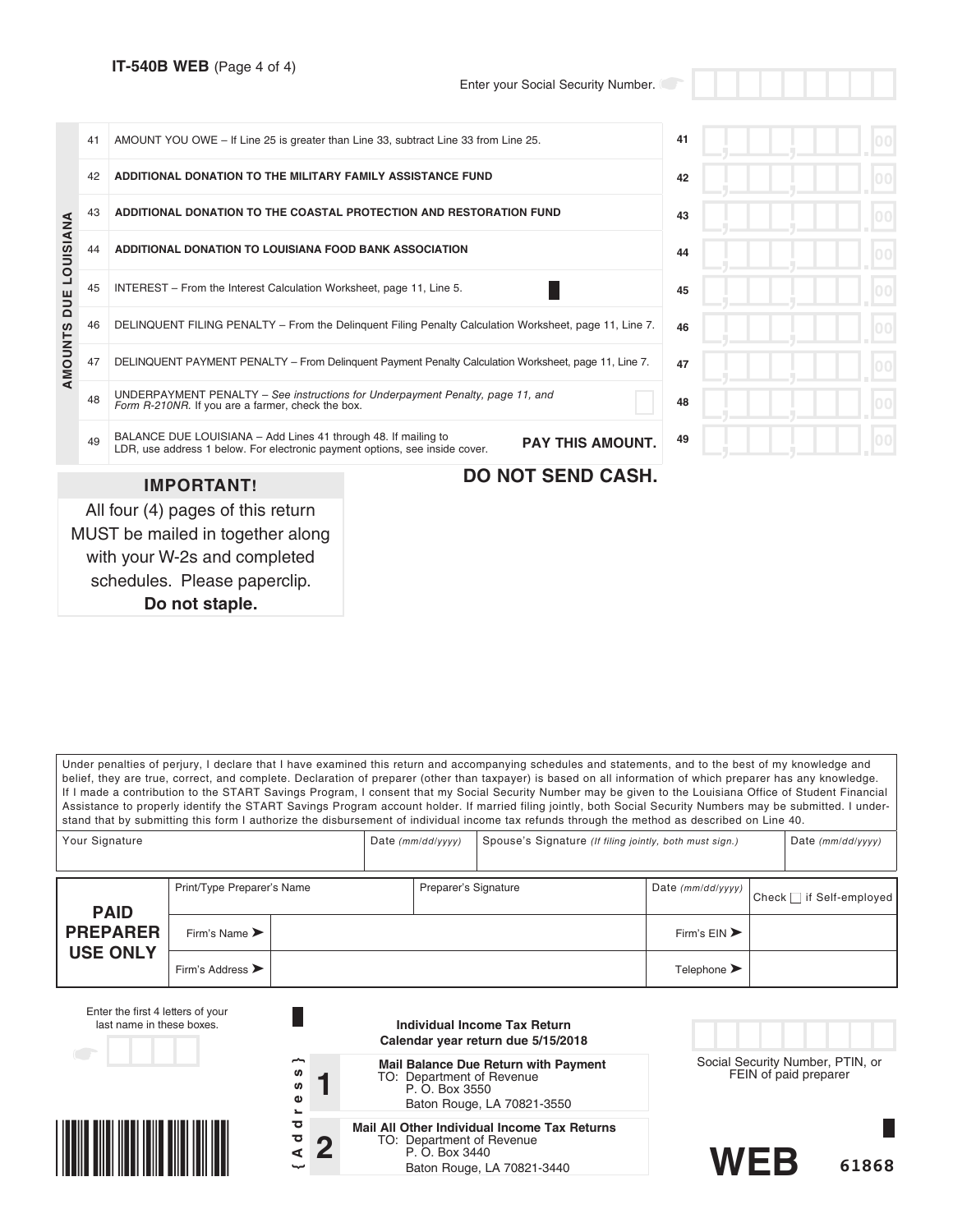# **Nonresident and Part-Year Resident (NPR) Worksheet**

|                | See instructions for completing the NPR worksheet beginning on page 3.                                                                                                                                                                                                                                 | Federal | Louisiana |
|----------------|--------------------------------------------------------------------------------------------------------------------------------------------------------------------------------------------------------------------------------------------------------------------------------------------------------|---------|-----------|
|                | Wages, salaries, tips, etc.                                                                                                                                                                                                                                                                            |         |           |
| $\overline{2}$ | Taxable interest                                                                                                                                                                                                                                                                                       |         |           |
| 3              | <b>Dividends</b>                                                                                                                                                                                                                                                                                       |         |           |
| 4              | Business income (or loss) and farm income (or loss)                                                                                                                                                                                                                                                    |         |           |
| 5              | Gains (or losses)                                                                                                                                                                                                                                                                                      |         |           |
| 6              | IRA distributions, pensions and annuities                                                                                                                                                                                                                                                              |         |           |
| 7              | Rental real estate, royalties, partnerships, S corporations, trusts, etc.                                                                                                                                                                                                                              |         |           |
| 8              | Social Security benefits                                                                                                                                                                                                                                                                               |         |           |
| 9              | Other income                                                                                                                                                                                                                                                                                           |         |           |
| 10             | Total Income $-$ Add the income amounts on Lines $1 - 9$ for each column.                                                                                                                                                                                                                              |         |           |
| 11             | Total Adjustments to Income                                                                                                                                                                                                                                                                            |         |           |
| 12             | <b>Adjusted Gross Income</b> – Subtract Line 11 from Line 10 for each column. Enter the amount<br>in the Federal column on IT-540B, Line 7. The amount shown in the Federal column should<br>agree with Federal Form 1040EZ, Line 4, OR Federal Form 1040A, Line 21, OR Federal Form<br>1040, Line 37. |         |           |

# **2017 Adjustments to Income**

|                     | 13 | Interest and dividend income from other states and their political subdivisions                                                                |  |
|---------------------|----|------------------------------------------------------------------------------------------------------------------------------------------------|--|
| Additions           | 14 | Recapture of START contributions                                                                                                               |  |
|                     | 15 | Total - Add Lines 12, 13, and 14.                                                                                                              |  |
|                     | 16 | Interest and Dividends on U.S. Government Obligations                                                                                          |  |
|                     | 17 | Louisiana State Employees' Retirement Benefits -                                                                                               |  |
|                     | 18 | Louisiana State Teachers' Retirement Benefits -                                                                                                |  |
|                     | 19 | Federal Retirement Benefits - Date retired: Taxpayer ______________ Spouse: _____________                                                      |  |
|                     | 20 | Other Retirement Benefits - Date retired: Taxpayer _________________ Spouse: ______________<br>Provide name or statute:                        |  |
|                     | 21 | Annual Retirement Income Exemption for Taxpayers 65 or over -                                                                                  |  |
|                     | 22 | Native American Income                                                                                                                         |  |
| <b>Subtractions</b> | 23 | <b>START Savings Program Contribution</b>                                                                                                      |  |
|                     | 24 | Military Pay Exclusion                                                                                                                         |  |
|                     | 25 | Road Home                                                                                                                                      |  |
|                     | 26 | Recreation Volunteer or Volunteer Firefighter                                                                                                  |  |
|                     | 27 | <b>Voluntary Retrofit Residential Structure</b>                                                                                                |  |
|                     | 28 | IRC 280C Expense Adjustment                                                                                                                    |  |
|                     | 29 | Elementary and Secondary School Tuition, Educational Expenses for Home-Schooled<br>Children, Educational Expenses for Quality Public Education |  |
|                     | 30 | Capital Gain from Sale of Louisiana Business                                                                                                   |  |
|                     | 31 | Other Exempt Income                                                                                                                            |  |
|                     | 32 | Total Exempt Income - Add Lines 16 through 31.                                                                                                 |  |
|                     | 33 | LOUISIANA ADJUSTED GROSS INCOME. Subtract Line 32 from Line 15. Also, enter this<br>amount on Form IT-540B, Line 8.                            |  |

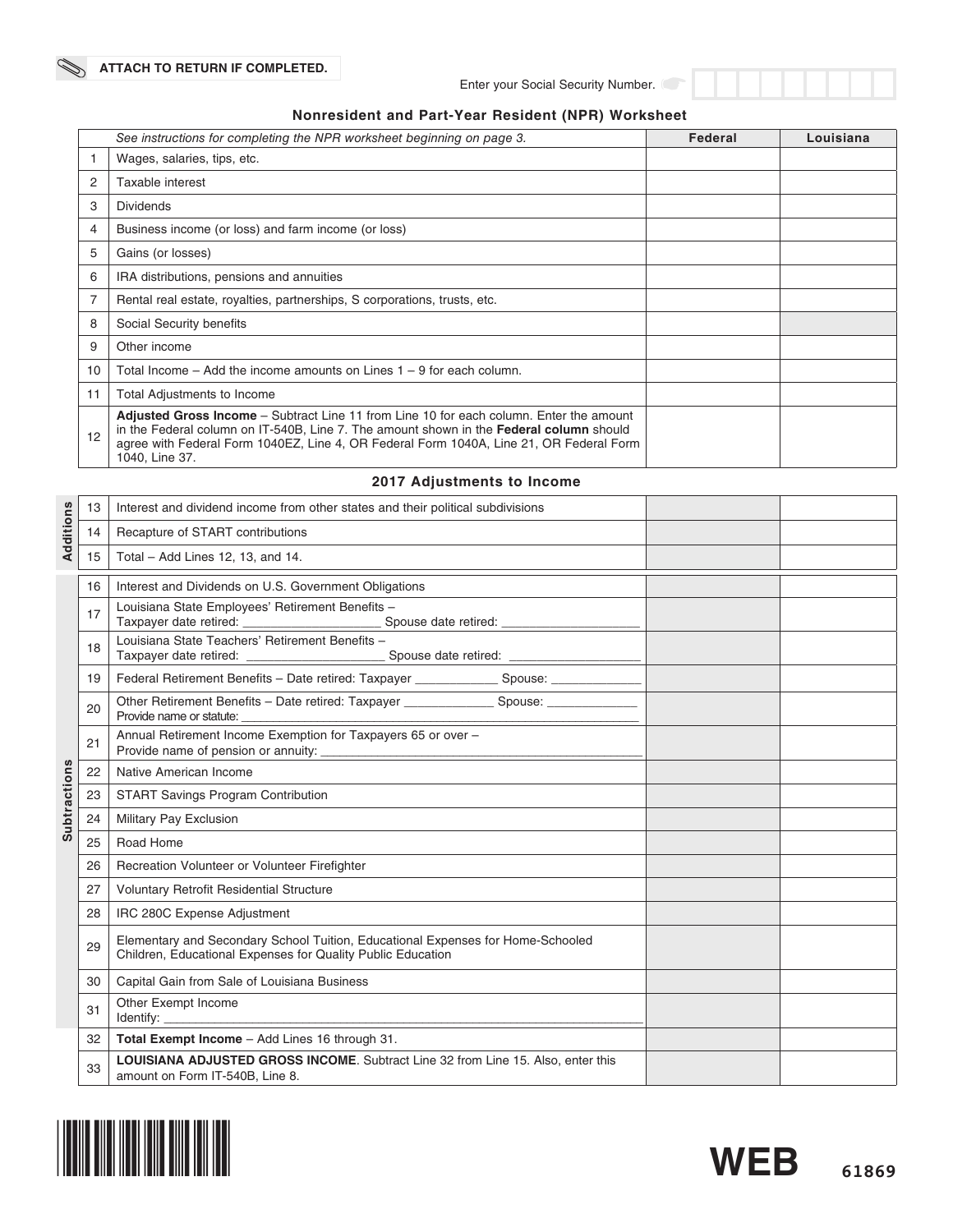### **2017 Louisiana School Expense Deduction Worksheet**

| Your Name | Your Social Security Number                                                                                                                |
|-----------|--------------------------------------------------------------------------------------------------------------------------------------------|
|           |                                                                                                                                            |
|           | This worksheet should he used to calculate the three School Expense Deductions listed helow. These deductions may only he taken for school |

- Ite the three School Expense Deductions listed below. expense paid in Louisiana during the time a person was a Louisiana resident. Refer to Revenue Information Bulletin 12-008 and 09-019 on LDR's website for more information.
	- 1. **Elementary and Secondary School Tuition** R.S. 47:297.10 provides a deduction for amounts paid during the tax year for tuition and fees required for your dependent child's enrollment in a nonpublic elementary or secondary school that complies with the criteria set forth in *Brumfield v. Dodd* and Section 501(c)(3) of the Internal Revenue Code or to any public elementary or secondary laboratory school that is operated by a public college or university. The school can verify that it complies with the criteria. The deduction is equal to the actual amount of tuition and fees paid per dependent, limited to \$5,000. The tuition and fees that can be deducted include amounts paid for tuition, fees, uniforms, textbooks and other supplies **required** by the school.
	- 2. **Educational Expenses for Home-Schooled Children** R.S. 47:297.11 provides a deduction for educational expenses paid during the tax year for home-schooling your dependent child. In order to qualify for the deduction, you must be approved by the State Board of Elementary and Secondary Education (BESE) for home-schooling. The deduction is equal to 50 percent of the actual qualified educational expenses paid for the home-schooling per dependent, limited to \$5,000. Qualified educational expenses include amounts paid for the purchase of textbooks and curricula necessary for home-schooling.
	- 3. **Educational Expenses for a Quality Public Education** R.S. 47:297.12 provides a deduction for the fees or other amounts paid during the tax year for a quality education of a dependent child enrolled in a public elementary or secondary school, including Louisiana Department of Education approved charter schools. The deduction is equal to 50 percent of the amounts paid per dependent, limited to \$5,000. The amounts that can be deducted include amounts paid for uniforms, textbooks and other supplies **required** by the school.
- **II.** On the chart below, list the name of each student and the name of the school the student attends. If the student is home-schooled, enter "homeschooled." Enter an "X" in the box in column 1 if your dependent qualifies for the Elementary and Secondary School Tuition deduction, column 2 for Educational Expenses for Home-Schooled Children deduction, or column 3 for Quality Public Education deduction. If you have more than six qualifying dependents, attach a statement to your return with the required information.

| <b>Student</b> | <b>Name of Qualifying Dependent</b> | <b>Name of School</b> | Deduction as described<br>above in Section I |   |  |  |
|----------------|-------------------------------------|-----------------------|----------------------------------------------|---|--|--|
|                |                                     |                       |                                              | 2 |  |  |
| A              |                                     |                       |                                              |   |  |  |
| в              |                                     |                       |                                              |   |  |  |
| $\mathbf c$    |                                     |                       |                                              |   |  |  |
| D              |                                     |                       |                                              |   |  |  |
| Е              |                                     |                       |                                              |   |  |  |
|                |                                     |                       |                                              |   |  |  |

Using the letters that correspond to each qualifying dependent listed in Section II, list the amount paid per student for each qualifying expense. For students attending a qualifying school, the expense must be for an item **required** by the school. Refer to the information in Section I to determine which expenses qualify for the deduction. Retain copies of cancelled checks, receipts and other documentation in order to support the amount of qualifying expenses. **If you checked column 1 in Section II, skip the 50% calculation below; however, the deduction is still limited to \$5,000.**

| <b>Qualifying Expense</b>                                                 | List the amount paid for each student as listed in Section II. |     |     |     |     |     |  |  |  |
|---------------------------------------------------------------------------|----------------------------------------------------------------|-----|-----|-----|-----|-----|--|--|--|
|                                                                           |                                                                | B   |     | D   |     |     |  |  |  |
| <b>Tuition and Fees</b>                                                   |                                                                |     |     |     |     |     |  |  |  |
| <b>School Uniforms</b>                                                    |                                                                |     |     |     |     |     |  |  |  |
| Textbooks or Other Instructional Materials                                |                                                                |     |     |     |     |     |  |  |  |
| Supplies                                                                  |                                                                |     |     |     |     |     |  |  |  |
| Total (add amounts in each column)                                        |                                                                |     |     |     |     |     |  |  |  |
| If column 2 or 3 in Section II was checked.<br>multiply by:               | 50%                                                            | 50% | 50% | 50% | 50% | 50% |  |  |  |
| Deduction per Student - Enter the result<br>or \$5,000 whichever is less. |                                                                |     |     |     |     |     |  |  |  |

**IV.** Total the Deduction per Student in Section III, based on the deduction for which the students qualified as marked in boxes 1, 2, or 3 in Section II.

| Enter the total Elementary and Secondary School Tuition Deduction.                                     | AD. |
|--------------------------------------------------------------------------------------------------------|-----|
| Enter the total Educational Expenses for Home-Schooled Children Deduction.                             |     |
| Enter the total Educational Expenses for a Quality Public Education Deduction.                         | ۰D  |
| Enter the total deduction here and on the Nonresident and Part-year Resident (NPR) Worksheet, Line 29. |     |



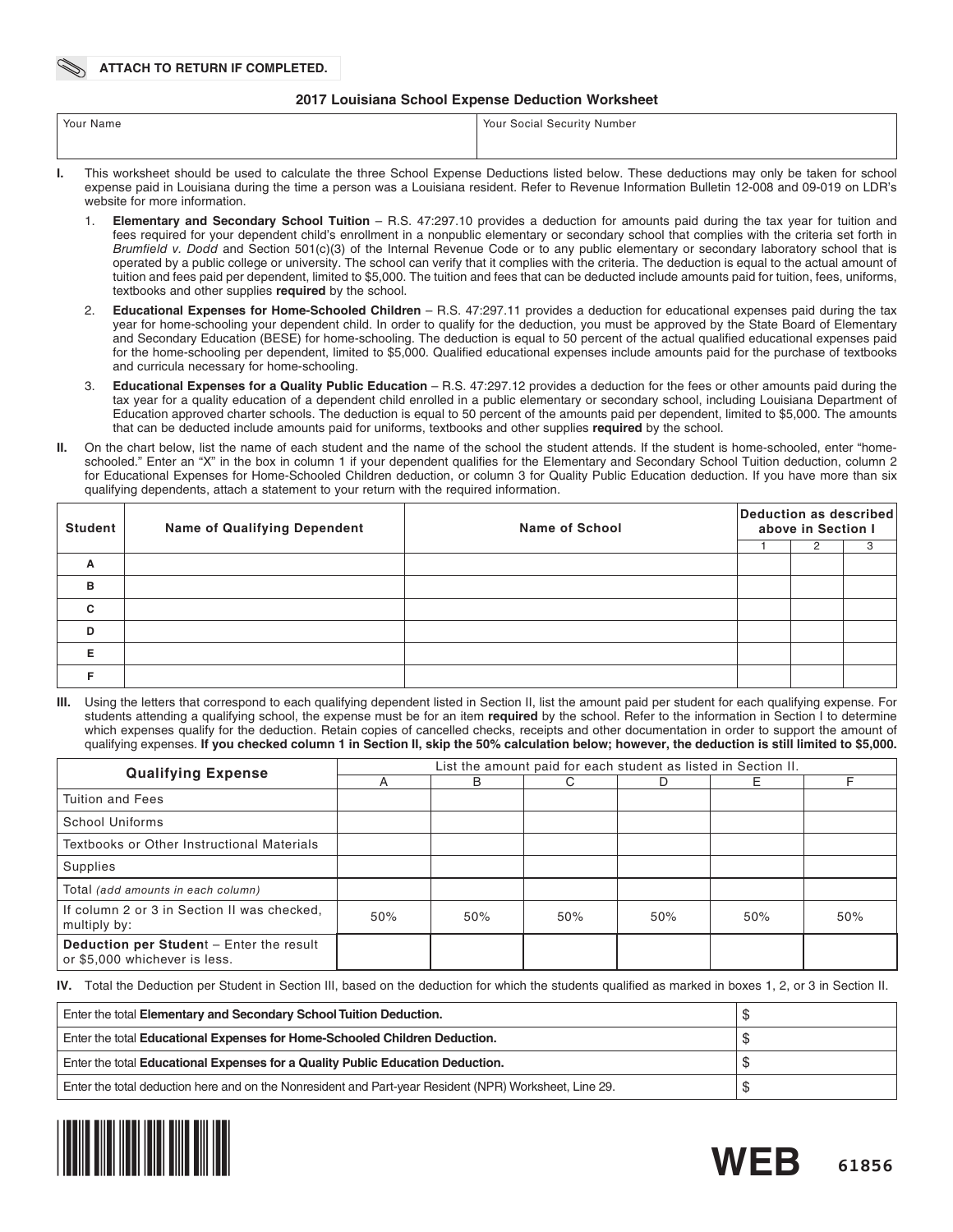# **ATTACH TO RETURN IF COMPLETED.**

Enter your Social Security Number.

# **SCHEDULE C-NR –** 2017 NONREFUNDABLE PRIORITY 1 CREDITS

|   |         | these disabilities.                                  |      |                 |                           |              |    | CREDIT FOR CERTAIN DISABILITIES - Mark an "X" in the appropriate boxes. Only one credit is allowed per person. See instructions on page 5 for definitions of |    |  |
|---|---------|------------------------------------------------------|------|-----------------|---------------------------|--------------|----|--------------------------------------------------------------------------------------------------------------------------------------------------------------|----|--|
|   |         |                                                      | Deaf | Loss of<br>Limb | Mentally<br>Incapacitated | <b>Blind</b> | 1D | Enter the total number of qualifying<br>individuals. Only one credit is allowed per                                                                          | 1D |  |
|   | 1A      | Yourself                                             |      |                 |                           |              | 1E | person.<br>Multiply Line 1D by \$72.                                                                                                                         |    |  |
|   | 1B      | Spouse                                               |      |                 |                           |              |    |                                                                                                                                                              | 1E |  |
|   | 1C      | Dependent *                                          |      |                 |                           |              |    |                                                                                                                                                              |    |  |
|   | $\star$ | List dependent names here. ▶                         |      |                 |                           |              |    |                                                                                                                                                              |    |  |
| 2 |         | CREDIT FOR CONTRIBUTIONS TO EDUCATIONAL INSTITUTIONS |      |                 |                           |              |    |                                                                                                                                                              |    |  |
|   | 2A      |                                                      |      |                 |                           |              |    | Enter the value of computer or other technological equipment donated. Attach Form R-3400.                                                                    | 2A |  |
|   | 2B      | Multiply Line 2A by 29 percent.                      |      |                 |                           |              |    |                                                                                                                                                              | 2B |  |
| 3 |         | <b>CREDIT FOR CERTAIN FEDERAL TAX CREDITS</b>        |      |                 |                           |              |    |                                                                                                                                                              |    |  |
|   | 3A      | Enter the amount of eligible federal credits.        |      |                 |                           |              |    |                                                                                                                                                              | 3A |  |
|   | 3B      |                                                      |      |                 |                           |              |    | Multiply Line 3A by 7 percent. Enter the result or \$18, whichever is less. This credit is limited to \$18.                                                  | 3B |  |

### **Additional Nonrefundable Priority 1 Credits**

Enter credit description and associated code, along with the dollar amount of credit claimed. *See instructions beginning on page 5.*

|   | <b>Credit Description</b>                                                                                                            | <b>Credit Code</b> | <b>Amount of Credit Claimed</b> |  |
|---|--------------------------------------------------------------------------------------------------------------------------------------|--------------------|---------------------------------|--|
| 4 |                                                                                                                                      |                    | 4                               |  |
| 5 |                                                                                                                                      |                    | 5                               |  |
| 6 |                                                                                                                                      |                    | 6                               |  |
|   |                                                                                                                                      |                    | 7                               |  |
| 8 | TOTAL NONREFUNDABLE PRIORITY 1 CREDITS - Add Lines 1E, 2B, 3B, and 4 through 7.<br>Also, enter this amount on Form IT-540B, Line 13. |                    | 8                               |  |
|   |                                                                                                                                      |                    |                                 |  |

| <b>Description</b>                | Code | <b>Description</b>               | Code | <b>Description</b>           | Code | <b>Description</b>                 | Code |
|-----------------------------------|------|----------------------------------|------|------------------------------|------|------------------------------------|------|
| Education Credit Act 125 Recovery | 099  | <b>Bone Marrow</b>               | 120  | Owner of Newly Constructed   |      | Donations of Materials, Equipment, | 175  |
| Premium Tax                       | 100  | <b>Law Enforcement Education</b> | 125  | Accessible Home              | 145  | Advisors, Instructors              |      |
| <b>Commercial Fishing</b>         | 105  | First Time Drug Offenders        | 130  | <b>Qualified Playgrounds</b> | 150  | Other                              | 199  |
| <b>Family Responsibility</b>      | 110  | <b>Bulletproof Vest</b>          | 135  |                              |      |                                    |      |
| Small Town Doctor/Dentist         | 115  | Nonviolent Offenders             | 140  | Debt Issuance                | 155  |                                    |      |



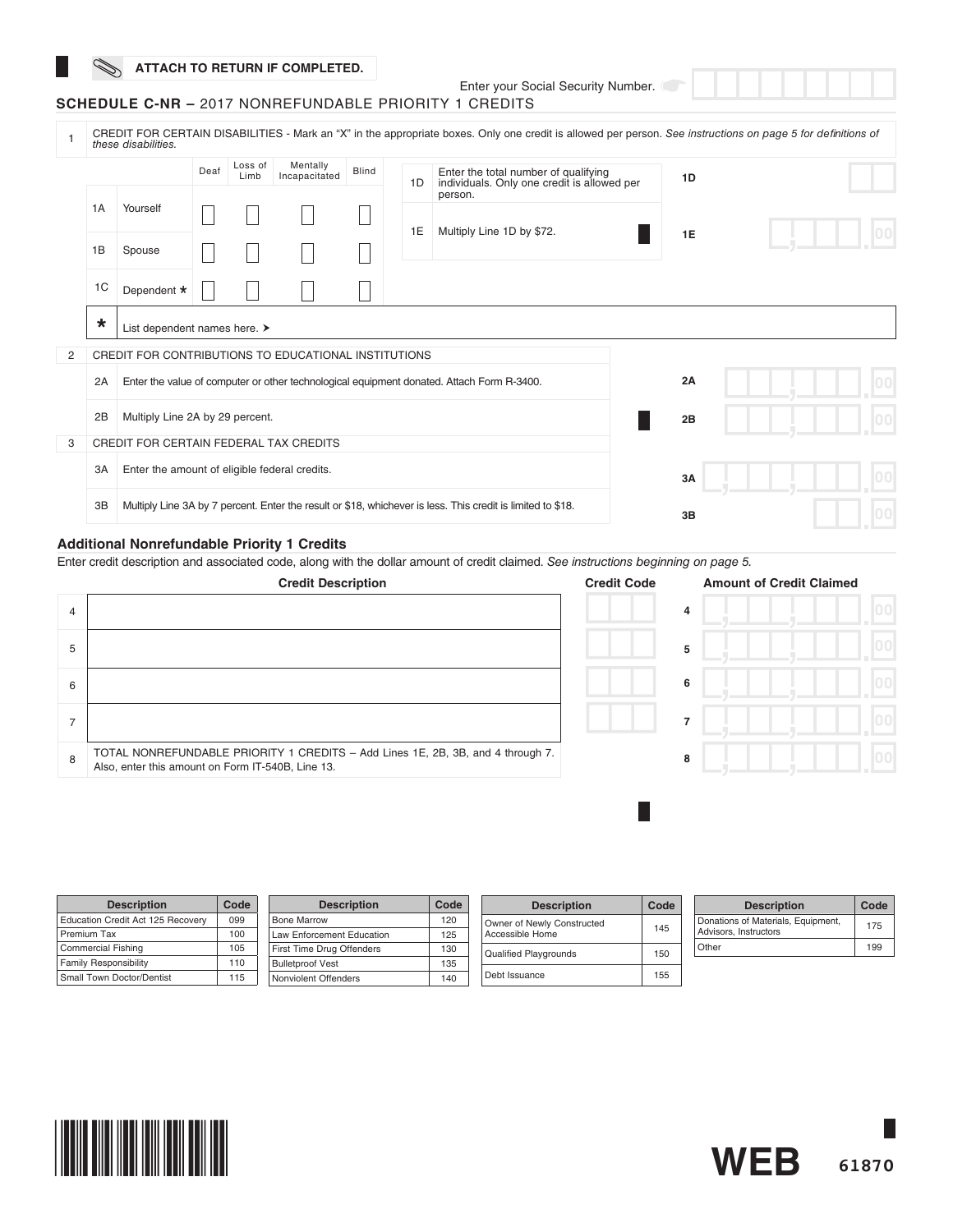### **ATTACH TO RETURN IF COMPLETED.**

**61871**

**WEB**



Individuals who file an individual income tax return and have overpaid their tax may choose to donate all or part of their overpayment shown on Line 36 of Form IT-540B to the organizations or funds listed below. Enter on Lines 2 through 23, the portion of the overpayment you wish to donate. The total on Line 24 cannot exceed the amount of your overpayment on Line 36 of Form IT-540B.

|                          |                | Adjusted Overpayment- From IT-540B, Line 36                          |                |     |                  |    | $\mathbf{1}$                                            |    |  |
|--------------------------|----------------|----------------------------------------------------------------------|----------------|-----|------------------|----|---------------------------------------------------------|----|--|
|                          |                |                                                                      |                |     |                  |    |                                                         |    |  |
|                          | $\overline{2}$ | The Military Family Assistance<br>Fund                               | $\overline{2}$ |     |                  | 13 | The Louisiana Youth Leadership<br>Seminar Corporation   | 13 |  |
|                          | 3              | <b>Coastal Protection and</b><br><b>Restoration Fund</b>             | 3              |     |                  | 14 | Lighthouse for the Blind in New<br>Orleans              | 14 |  |
|                          | 4              | The START Program                                                    | $\overline{4}$ | loo |                  | 15 | The Louisiana Association for<br>the Blind              | 15 |  |
| $\overline{\phantom{0}}$ | 5              | <b>Wildlife Habitat and Natural</b><br>Heritage Trust Fund           | 5              |     | $\mathbf -$      | 16 | Louisiana Center for the Blind                          | 16 |  |
| LINE                     | 6              | Louisiana Cancer Trust Fund                                          | 6              |     | LINE             | 17 | Affiliated Blind of Louisiana, Inc.                     | 17 |  |
| $\overline{0}$           | $\overline{7}$ | Louisiana Pet Overpopulation<br><b>Advisory Council</b>              | $\overline{7}$ |     | ЪP               | 18 | Louisiana State Troopers<br>Charities, Inc.             | 18 |  |
| <b>DONATIONS</b>         | 8              | Louisiana Food Bank Association                                      | 8              |     | <b>DONATIONS</b> | 19 | Friends of Palmetto State Park                          | 19 |  |
|                          | 9              | Make-A-Wish Foundation of the<br>Texas Gulf Coast and Louisiana      | 9              |     |                  | 20 | The American Rose Society                               | 20 |  |
|                          | 10             | Louisiana Association of United<br>Ways/LA 2-1-1                     | 10             | loo |                  | 21 | The Extra Mile                                          | 21 |  |
|                          | 11             | <b>American Red Cross</b>                                            | 11             |     |                  | 22 | Louisiana Naval War Memorial<br>Commission; U.S.S. KIDD | 22 |  |
|                          | 12             | Louisiana National Guard Honor<br><b>Guard for Military Funerals</b> | 12             |     |                  | 23 | Children's Therapeutic Services at<br>the Emerge Center | 23 |  |
|                          |                |                                                                      |                |     |                  |    |                                                         |    |  |

24 TOTAL DONATIONS – Add Lines 2 through 23. This amount cannot be more than Line 1. Also, enter this amount on Form IT-540B, Line 37. **24**

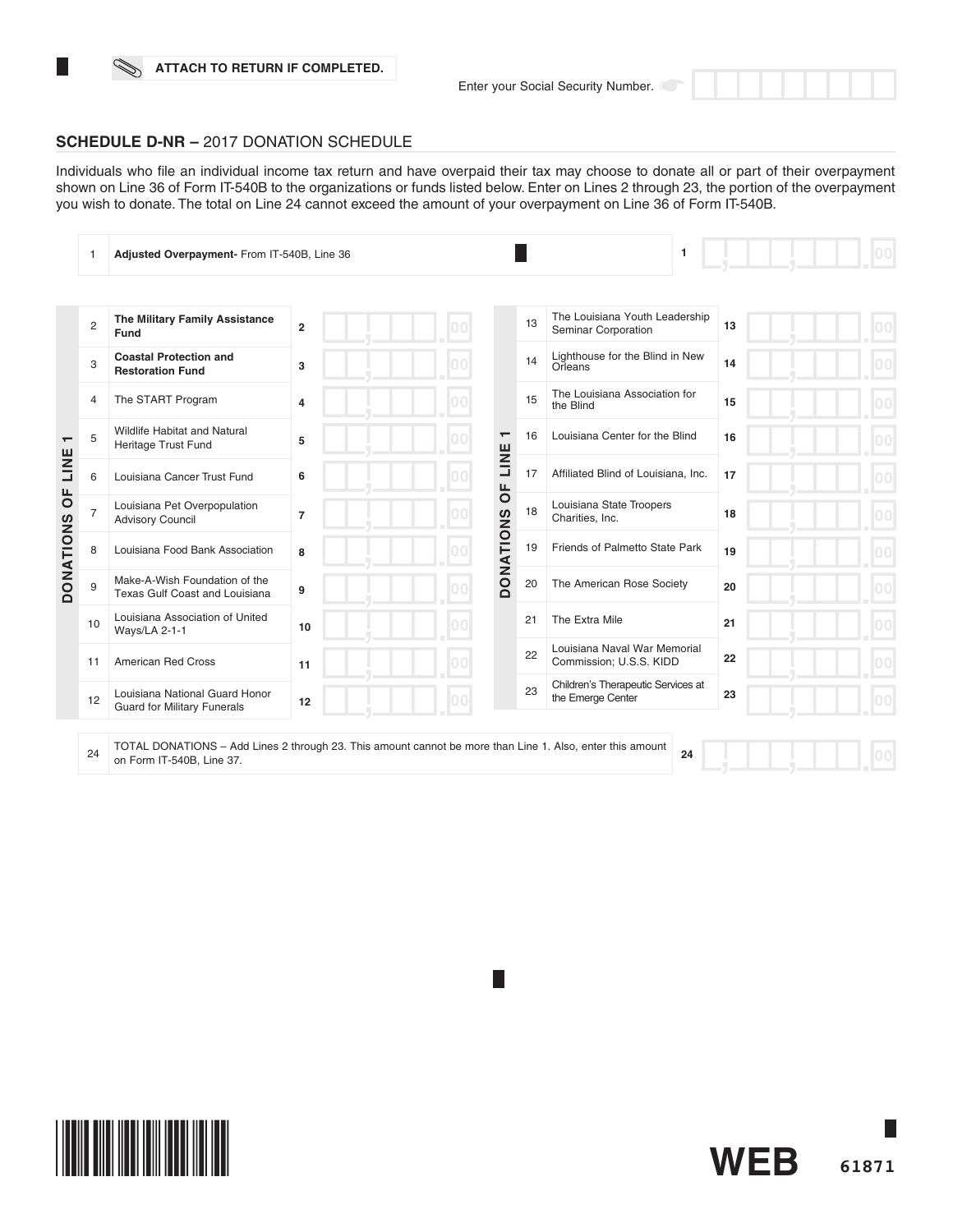|  |  |  | ATTACH TO RETURN IF COMPLETED. |  |  |  |
|--|--|--|--------------------------------|--|--|--|
|--|--|--|--------------------------------|--|--|--|

Enter your Social Security Number.

# **SCHEDULE F-NR** – 2017 REFUNDABLE PRIORITY 2 CREDITS

1 Credit for amounts paid by certain military servicemembers for obtaining Louisiana Hunting and Fishing Licenses.

| 1A | Yourself | Date of Birth (MM/DD/YYYY)                                                                                                                                                                                                    |                         |                                                                            | State of issue                   |
|----|----------|-------------------------------------------------------------------------------------------------------------------------------------------------------------------------------------------------------------------------------|-------------------------|----------------------------------------------------------------------------|----------------------------------|
| 1B | Spouse   | Date of Birth (MM/DD/YYYY)                                                                                                                                                                                                    | or State Identification | the control of the control of the control of the control of the control of | State of issue<br>State of issue |
|    |          |                                                                                                                                                                                                                               | or State Identification | the control of the control of the control of the control of                | State of issue                   |
| 1C |          | Dependents: List dependent names.                                                                                                                                                                                             |                         |                                                                            |                                  |
|    |          |                                                                                                                                                                                                                               |                         |                                                                            |                                  |
|    |          |                                                                                                                                                                                                                               |                         | Date of Birth (MM/DD/YYYY)                                                 |                                  |
|    |          |                                                                                                                                                                                                                               |                         | Date of Birth (MM/DD/YYYY)                                                 |                                  |
|    |          | Dependent name experience and the contract of the contract of the contract of the contract of the contract of the contract of the contract of the contract of the contract of the contract of the contract of the contract of |                         | Date of Birth (MM/DD/YYYY)                                                 |                                  |

1D Enter 72 percent of the amount of fees paid by certain military service members for obtaining Louisiana Hunting and Fishing Licenses. See instructions, page 7.

# **Additional Refundable Priority 2 Credits**

Enter credit description and associated code, along with the dollar amount of credit claimed. *See instructions beginning on page 7.*

|                | <b>Credit Description</b> | <b>Credit Code</b> | <b>Amount of Credit Claimed</b> |  |
|----------------|---------------------------|--------------------|---------------------------------|--|
| $\overline{c}$ |                           | F                  | $\overline{2}$                  |  |
| 3              |                           | F                  | 3                               |  |
| $\overline{4}$ |                           | F                  | 4                               |  |
| 5              |                           | F                  | 5                               |  |
| 6              |                           | F                  | 6                               |  |

### **Transferable, Refundable Priority 2 Credits**

Enter the State Certification Number from Form R-6135, along with the dollar amount of credit claimed. *See instructions beginning on page 7.*

| <b>Credit Description</b>                                                                                                      | <b>Credit Code</b>      | <b>Amount of Credit Claimed</b> |
|--------------------------------------------------------------------------------------------------------------------------------|-------------------------|---------------------------------|
| <b>Musical and Theatrical Production</b><br>7.                                                                                 | 2 F <br>6 <sup>1</sup>  | $\overline{7}$<br> 00           |
| 7A.                                                                                                                            |                         |                                 |
| <b>Musical and Theatrical Production</b><br>8.                                                                                 | 6 2 F                   | 00 <br>8                        |
| 8A.                                                                                                                            |                         |                                 |
| <b>Musical and Theatrical Production</b><br>9.                                                                                 | $2$ F<br>6 <sup>1</sup> | 00 <br>- 10<br>9                |
| 9A.                                                                                                                            |                         |                                 |
| OTHER REFUNDABLE PRIORITY 2 CREDITS - Add Lines 1D and 2 through 9. Also enter this<br>10.<br>amount on Form IT-540B, Line 18. |                         | 10                              |
|                                                                                                                                |                         |                                 |

**TERRITORIA** 

**SEE CREDIT CODES ON NEXT PAGE** 

**1D**

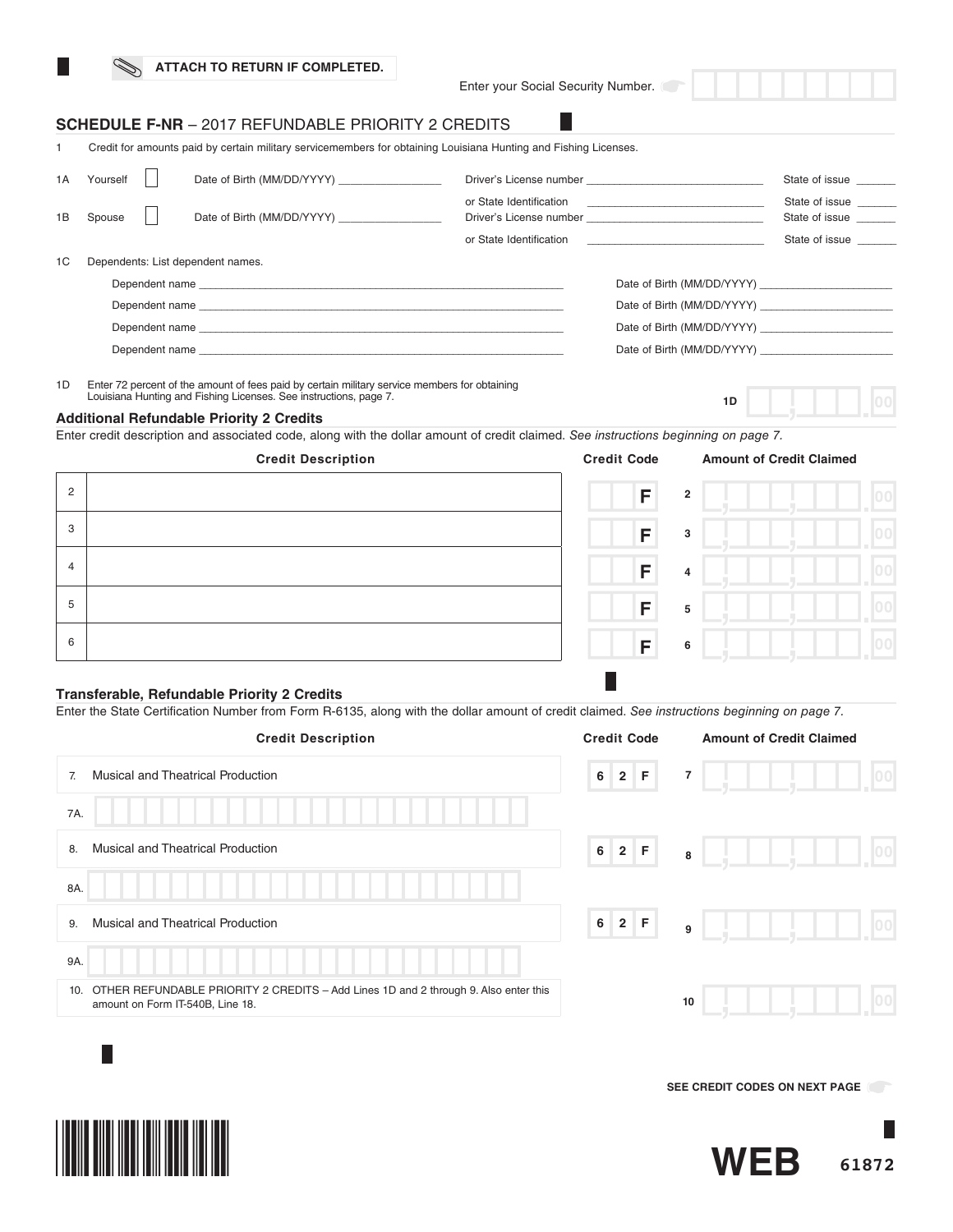# **SCHEDULE F-NR** – 2017 REFUNDABLE PRIORITY 2 CREDITS ...*CONTINUED*

| <b>Description</b>                | Code | <b>Description</b>                  | Code | <b>Description</b>                          | Code | <b>Description</b>            | Code |
|-----------------------------------|------|-------------------------------------|------|---------------------------------------------|------|-------------------------------|------|
| Ad Valorem Offshore Vessels       | 52F  | <b>Technology Commercialization</b> | 59F  | School Readiness Child Care                 | 66F  | Retention and Modernization   | 70F  |
| <b>Telephone Company Property</b> | 54F  |                                     |      | Directors and Staff                         |      | Conversion of Vehicle to      |      |
| Prison Industry Enhancement       | 55F  | Historic Residential                | 60F  | School Readiness Business -                 | 67F  | Alternative Fuel              | 71F  |
| Urban Revitalization              | 56F  |                                     |      | Supported Child Care                        |      | Digital Interactive Media &   | 73F  |
| Mentor-Protégé                    | 57F  | School Readiness Child Care         |      | School Readiness Fees and                   |      | Software                      |      |
| <b>Milk Producers</b>             | 58F  | Provider                            | 65F  | Grants to Resource and Referral<br>Agencies | 68F  | Solar Energy Systems - Leased | 74F  |
|                                   |      |                                     |      |                                             |      | Other Refundable Credit       | 80F  |

**\*\*\* Schedule G – NR omitted on purpose \*\*\***

# **SCHEDULE H-NR** – 2017 MODIFIED FEDERAL INCOME TAX DEDUCTION

| Enter the amount of your federal income tax liability as shown on the Federal Income Tax Deduction<br>Worksheet, page 1.                                               |  |  |
|------------------------------------------------------------------------------------------------------------------------------------------------------------------------|--|--|
| Enter the amount of federal disaster credits allowed by IRS. See instructions beginning on page 8.                                                                     |  |  |
| Add Line 1 and Line 2. Also, enter this amount on Form IT-540B, Line 10D, and mark box 2 on Line 10D to<br>indicate that your income tax deduction has been increased. |  |  |

# **SCHEDULE I-NR** – 2017 REFUNDABLE PRIORITY 4 CREDITS

Enter credit description and associated code, along with the dollar amount of credit claimed. *See instructions beginning on page 9.*

|                | <b>Credit Description</b>                                                                                         | <b>Credit Code</b>  | <b>Amount of Credit Claimed</b> |
|----------------|-------------------------------------------------------------------------------------------------------------------|---------------------|---------------------------------|
|                |                                                                                                                   | F                   |                                 |
| $\overline{2}$ |                                                                                                                   | F<br>$\overline{2}$ |                                 |
| 3              |                                                                                                                   | F<br>3              |                                 |
| 4              |                                                                                                                   | F<br>4              | 0 <sup>0</sup>                  |
| 5              |                                                                                                                   | F<br>5              |                                 |
| 6              | TOTAL REFUNDABLE PRIORITY 4 CREDITS - Add Lines 1 through 5. Also, enter this<br>amount on Form IT-540B, Line 27. | 6                   |                                 |
|                |                                                                                                                   |                     |                                 |

| <b>Description</b>     | Code |
|------------------------|------|
| <b>Inventory Tax</b>   | 50F  |
| Ad Valorem Natural Gas | 51F  |



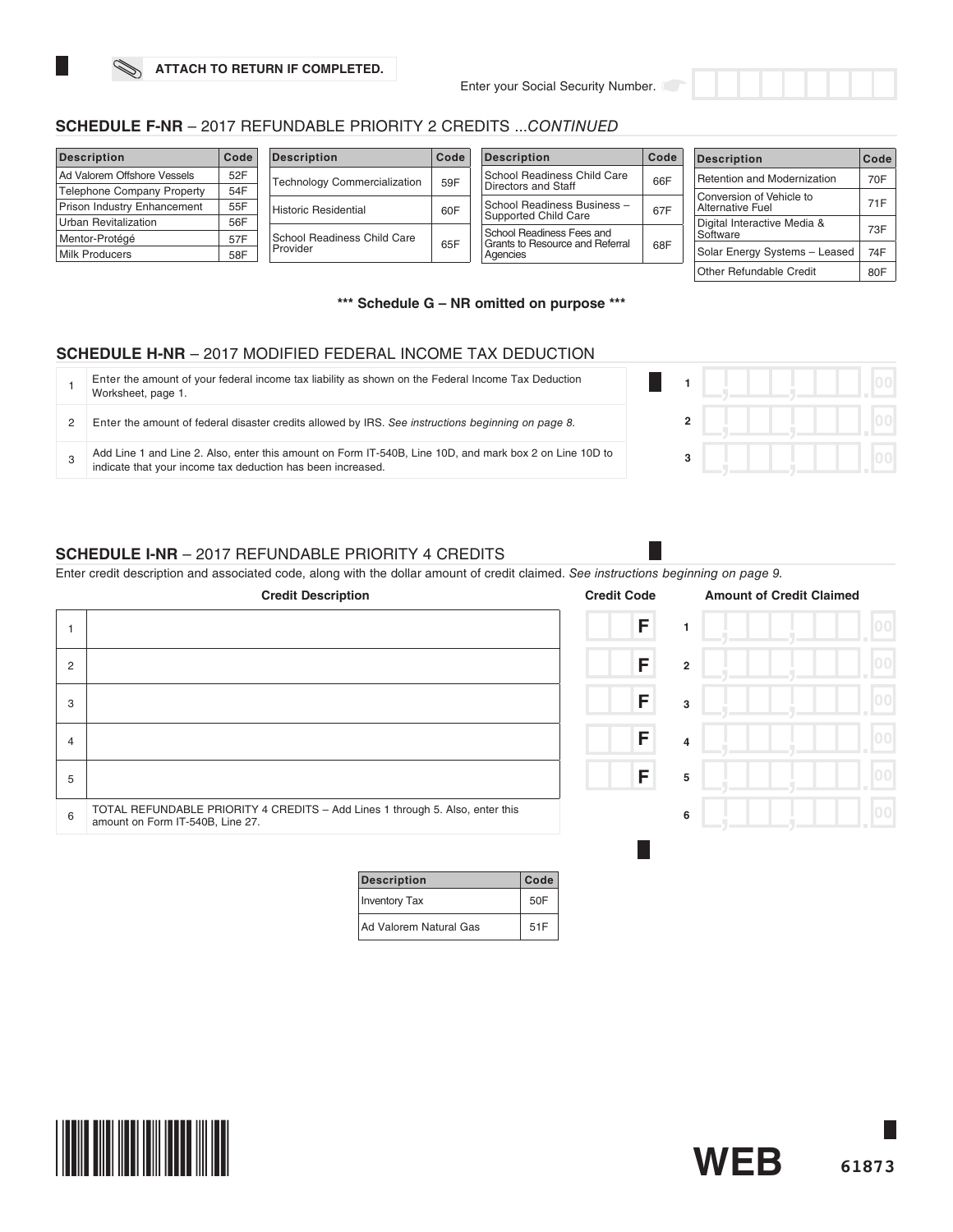# **SCHEDULE J-NR –** 2017 NONREFUNDABLE PRIORITY 3 CREDITS

### **Nonrefundable Child Care Credits**

| FEDERAL CHILD CARE CREDIT – Enter the amount from your Federal Form 1040A, Line 31, or Federal Form 1040,<br>Line 49. This amount will be used to compute your 2017 Louisiana Nonrefundable Child Care Credit.                     |   |  |  |
|------------------------------------------------------------------------------------------------------------------------------------------------------------------------------------------------------------------------------------|---|--|--|
| 2017 LOUISIANA NONREFUNDABLE CHILD CARE CREDIT - Your Federal Adjusted Gross Income must be<br>GREATER THAN \$25,000 in order to claim a credit on this line. See Nonrefundable Child Care Credit Worksheet.                       |   |  |  |
| AMOUNT OF LOUISIANA NONREFUNDABLE CHILD CARE CREDIT CARRIED FORWARD FROM 2013 THROUGH 2016 -<br>See Nonrefundable Child Care Credit Worksheet.                                                                                     | 3 |  |  |
| 2017 LOUISIANA NONREFUNDABLE SCHOOL READINESS CREDIT - Your Federal Adjusted Gross Income must be<br>GREATER THAN \$25,000 in order to claim a credit on this line. See Nonrefundable School Readiness Credit Worksheet.<br>3<br>5 | 4 |  |  |
| AMOUNT OF LOUISIANA NONREFUNDABLE SCHOOL READINESS CREDIT CARRIED FORWARD FROM 2013 THROUGH<br>2016 – See Nonrefundable School Readiness Credit Worksheet.                                                                         |   |  |  |
|                                                                                                                                                                                                                                    |   |  |  |

### **Additional Nonrefundable Priority 3 Credits**

Enter credit description and associated code, along with the dollar amount of credit claimed. *See instructions beginning on page 9.* 

| <b>Credit Description</b> |  | <b>Credit Code</b> | <b>Amount of Credit Claimed</b> |     |  |
|---------------------------|--|--------------------|---------------------------------|-----|--|
| 6                         |  |                    | 6                               | 00  |  |
| $\overline{7}$            |  |                    | $\overline{7}$                  | 00  |  |
| 8                         |  |                    | $\pmb{8}$                       | 100 |  |
| 9                         |  |                    | $\boldsymbol{9}$                | 00  |  |
| 10                        |  |                    | 10                              | 00  |  |
| 11                        |  |                    | 11                              | 100 |  |

### **IMPORTANT! Only these codes can be claimed on Lines 6 through 11.**

| <b>Description</b>                                                 | Code |
|--------------------------------------------------------------------|------|
| Atchafalaya Trace                                                  | 200  |
| Organ Donation                                                     | 202  |
| Household Expense for Physically<br>and Mentally Incapable Persons | 204  |
| Previously Unemployed                                              | 208  |
| <b>Recycling Credit</b>                                            | 210  |
| <b>Basic Skills Training</b>                                       | 212  |
| <b>Inventory Tax Credit Carried Forward</b><br>and ITEP            | 218  |

| <b>Description</b>                               | Code |
|--------------------------------------------------|------|
| Ad Valorem Natural Gas Credit<br>Carried Forward | 219  |
| New Jobs Credit                                  | 224  |
| <b>Refunds by Utilities</b>                      | 226  |
| Eligible Re-entrants                             | 228  |
| Neighborhood Assistance                          | 230  |

| <b>Description</b>                        | Code |
|-------------------------------------------|------|
| Research and Development                  | 231  |
| Cane River Heritage                       | 232  |
| LA Community Economic Dev.                | 234  |
| Apprenticeship                            | 236  |
| Ports of Louisiana Investor               | 238  |
| Ports of Louisiana Import Export<br>Cargo | 240  |

L.

| <b>Description</b>                  | Code |
|-------------------------------------|------|
| <b>Biomed/University Research</b>   | 300  |
| <b>Tax Equalization</b>             | 305  |
| <b>Manufacturing Establishments</b> | 310  |
| <b>Enterprise Zone</b>              | 315  |
| Other                               | 399  |

**CONTINUE ON NEXT PAGE.**

**WEB**

**61874**

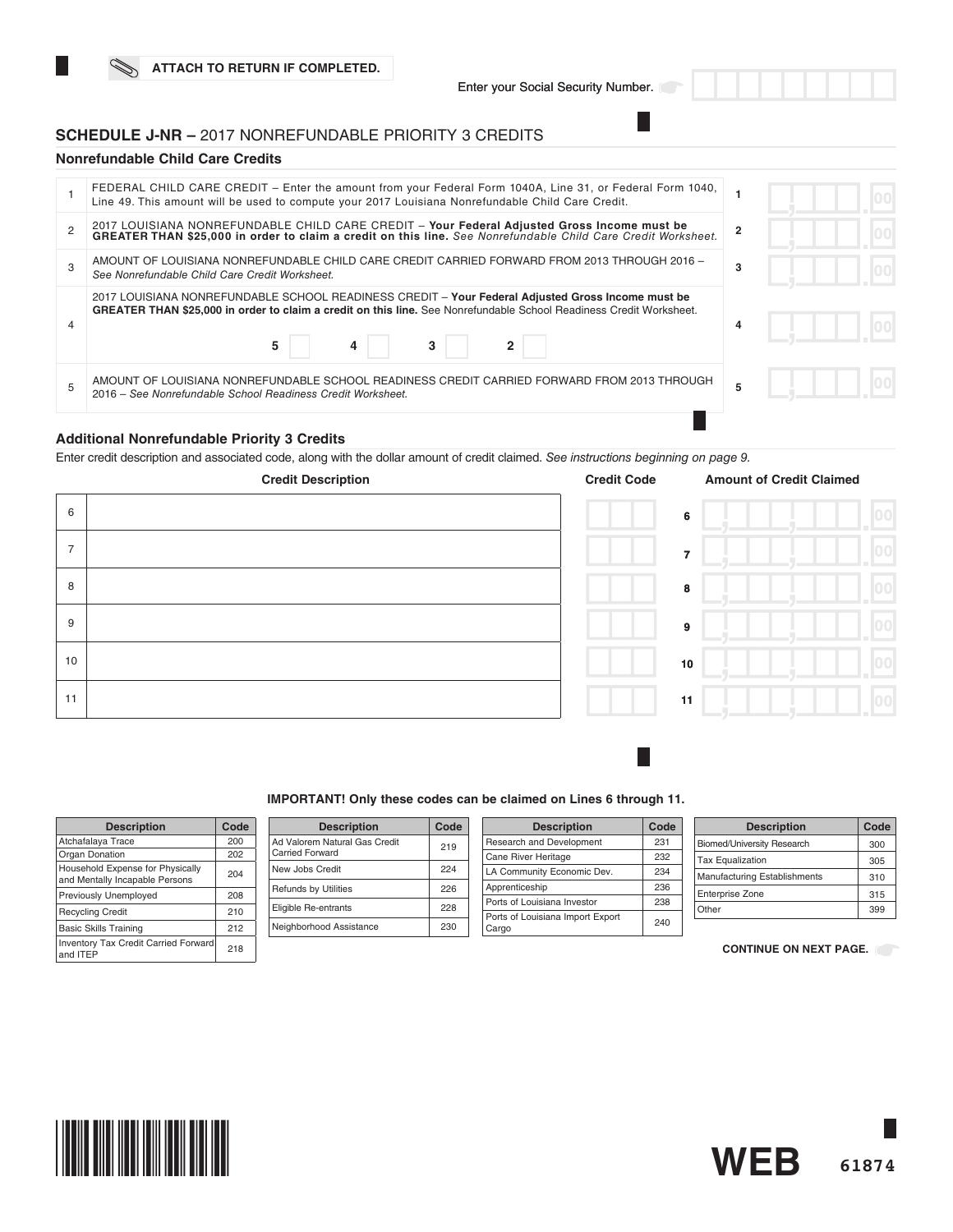

# **SCHEDULE J-NR** – 2017 NONREFUNDABLE PRIORITY 3 CREDITS ...*CONTINUED*

### **Transferable, Nonrefundable Priority 3 Credits**

Enter credit description, associated code, along with the dollar amount of credit claimed and the State Certification Number from Form R-6135. *See instructions* 

|     | beginning on page 9.<br><b>Credit Description</b>                                                                     | <b>Credit Code</b> |    | <b>Amount of Credit Claimed</b> |    |
|-----|-----------------------------------------------------------------------------------------------------------------------|--------------------|----|---------------------------------|----|
| 12  |                                                                                                                       |                    | 12 |                                 | 00 |
| 12A |                                                                                                                       |                    |    |                                 |    |
| 13  |                                                                                                                       |                    | 13 |                                 | 00 |
| 13A |                                                                                                                       |                    |    |                                 |    |
| 14  |                                                                                                                       |                    | 14 |                                 | 00 |
| 14A |                                                                                                                       |                    |    |                                 |    |
| 15  |                                                                                                                       |                    | 15 |                                 | 00 |
| 15A |                                                                                                                       |                    |    |                                 |    |
| 16  | TOTAL NONREFUNDABLE PRIORITY 3 CREDITS - Add Lines 2 through 15. Also, enter this<br>amount on Form IT-540B, Line 22. |                    | 16 |                                 |    |
|     |                                                                                                                       |                    |    |                                 |    |

#### **IMPORTANT! Only these codes can be claimed on Lines 12 through 15.**

| <b>Description</b>        | Code | <b>Description</b>                     | Code | <b>Description</b>            | Code | <b>Description</b> | Code |
|---------------------------|------|----------------------------------------|------|-------------------------------|------|--------------------|------|
| Motion Picture Investment | 251  | <sup>I</sup> Digital Interactive Media | 254  | <b>New Markets</b>            | 259  | Angel Investor     | 262  |
| Research and Development  | 252  | Capital Company                        | 257  | Brownfields Investor          | 260  | <sup>1</sup> Other | 299  |
| Historic Structures       | 253  | <b>LCDF</b>                            | 258  | Motion Picture Infrastructure | 261  |                    |      |

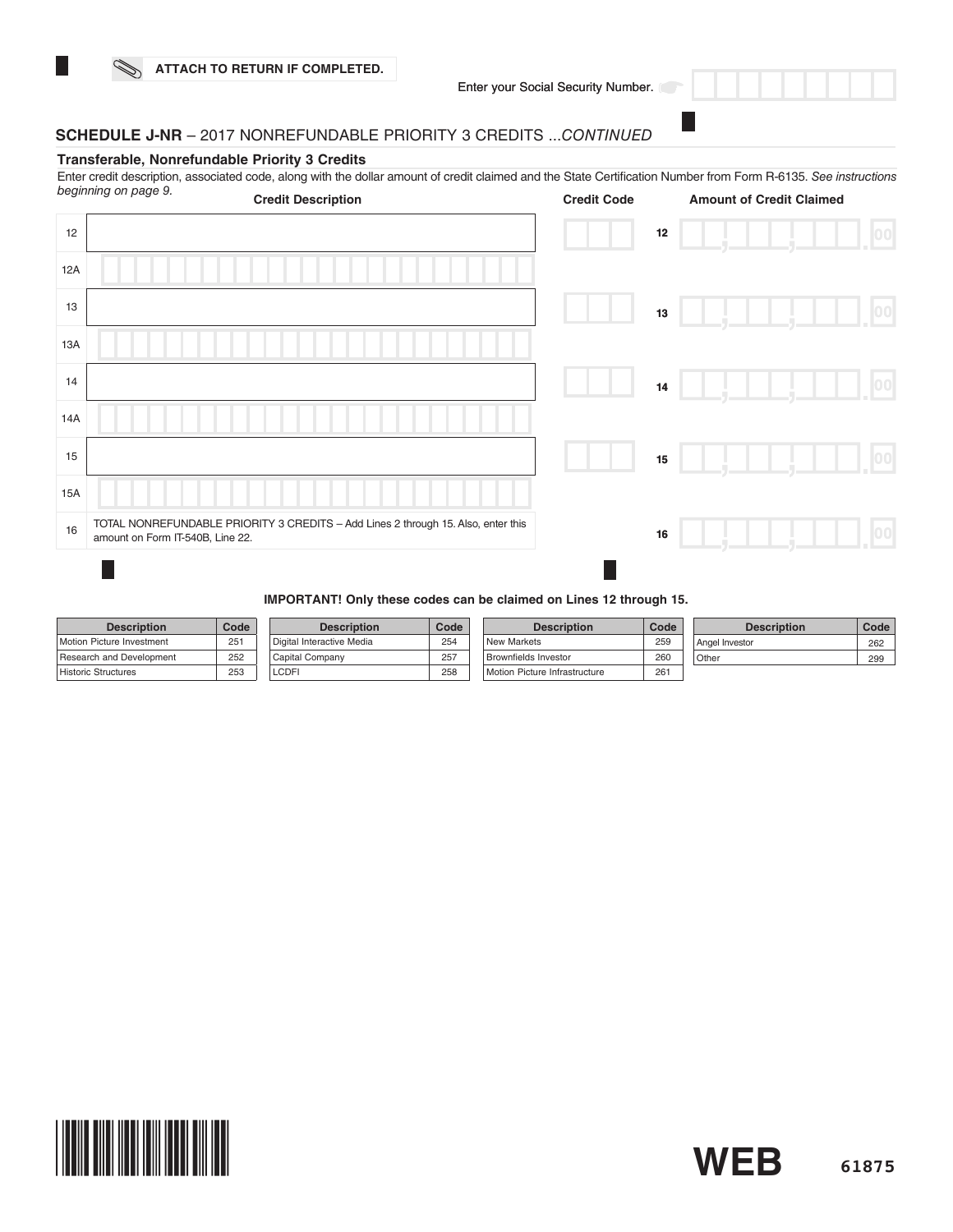### **2017 Louisiana Refundable Child Care Credit Worksheet** *(For use with Form IT-540B)*

| 'Your Name | Social Security Number |
|------------|------------------------|
|            |                        |

#### **Your Federal Adjusted Gross Income must be \$25,000 or less and your child care expenses must have been incurred in Louisiana in order to complete this form. See instructions on page 12.**

**1. Care Provider Information Schedule –** Complete columns A through E for each person or organization that provided the care to your child. You may use Federal Form W-10, supplied by your provider, to obtain the information. If your care provider does not provide a Federal Form W-10, complete those parts of the Care Provider Information Schedule for which you have the information. If your child attended a child care facility that participated in the Quality Start program, you must enter the facility license number from From R-10614 in column D. You must follow the same rules of "Due Diligence" as the IRS requires if you do not have all of the care provider information. See the IRS 2017 Publication 503 for information on "Due Diligence." If additional lines are required for Lines 1 or 2, attach a schedule. **Falsification of any information provided on this form constitutes fraud and can result in criminal penalties. The Child Care Credit may only be taken for child care expenses incurred in Louisiana during the time a person was a Louisiana resident.** 

| A                    | в                                                                   | С                                  | D                                 | Е                                  |
|----------------------|---------------------------------------------------------------------|------------------------------------|-----------------------------------|------------------------------------|
| Care provider's name | Address (number, street, apartment<br>number, city, state, and ZIP) | Identifying number<br>(SSN or EIN) | <b>Facility license</b><br>number | Amount paid<br>(See instructions.) |
|                      |                                                                     |                                    |                                   | .00.                               |
|                      |                                                                     |                                    |                                   | .00.                               |
|                      |                                                                     |                                    |                                   | .00.                               |
|                      |                                                                     |                                    |                                   | .00                                |
|                      |                                                                     |                                    |                                   | .00                                |

**2.** For each child under age 13, enter their name in column F, their Social Security Number in column G, and the amount of Qualified Expenses you incurred and paid in 2017 in column H. See the definitions on page 12 for information on Qualified Expenses.

|                | F                                                               |                                                                                                                                                                                                   | G                                             |                | H                                                                                          |      |  |
|----------------|-----------------------------------------------------------------|---------------------------------------------------------------------------------------------------------------------------------------------------------------------------------------------------|-----------------------------------------------|----------------|--------------------------------------------------------------------------------------------|------|--|
|                | First                                                           | Qualifying person's name<br>Last                                                                                                                                                                  | Qualifying person's<br>Social Security Number |                | Qualified expenses you<br>incurred and paid in 2017 for<br>the person listed in column (F) |      |  |
|                |                                                                 |                                                                                                                                                                                                   |                                               |                |                                                                                            | .00. |  |
|                |                                                                 |                                                                                                                                                                                                   |                                               |                |                                                                                            | .00. |  |
|                |                                                                 |                                                                                                                                                                                                   |                                               |                |                                                                                            | .00  |  |
|                |                                                                 |                                                                                                                                                                                                   |                                               |                |                                                                                            | .00. |  |
|                |                                                                 |                                                                                                                                                                                                   |                                               |                |                                                                                            |      |  |
|                |                                                                 |                                                                                                                                                                                                   |                                               |                |                                                                                            | .00. |  |
| 3              |                                                                 | Add the amounts in column H, Line 2. Do not enter more than \$3,000 for one qualifying person or<br>\$6,000 for two or more persons. Enter this amount here and on Form IT-540B, Line 15A.        |                                               | 3              |                                                                                            | .00. |  |
| 4              |                                                                 | Enter your earned income. See the definitions on page 12.                                                                                                                                         |                                               |                | 4                                                                                          |      |  |
| 5              |                                                                 | If married filing jointly, enter your spouse's earned income (If your spouse was a student or was<br>disabled, see IRS Publication 503.) All other filing statuses, enter the amount from Line 4. |                                               | 5              |                                                                                            | .00. |  |
| 6              |                                                                 | Enter the smallest of Lines 3, 4, or 5. Also, enter this amount on Form IT-540B, Line 15B.                                                                                                        |                                               | 6              |                                                                                            | .00  |  |
| $\overline{7}$ | Resident Worksheet, Federal column, Line 12 if filed.           | Enter your Federal Adjusted Gross Income from Form IT-540B, Line 7, or Nonresident Part-year                                                                                                      |                                               | $\overline{7}$ |                                                                                            | .00. |  |
|                |                                                                 | Enter on Line 8 the decimal amount shown below that applies to the amount on Line 7.                                                                                                              |                                               |                |                                                                                            |      |  |
|                | If Line 7 is:<br>over                                           | but not over                                                                                                                                                                                      | decimal amount                                |                |                                                                                            |      |  |
| 8              | \$0<br>\$15,000<br>\$17,000<br>\$19,000<br>\$21,000<br>\$23,000 | \$15,000<br>\$17,000<br>\$19,000<br>\$21,000<br>\$23,000<br>\$25,000                                                                                                                              | .35<br>.34<br>.33<br>.32<br>.31<br>.30        | 8              | $X$ . $\qquad$                                                                             |      |  |
| 9              | Multiply Line 6 by the decimal amount on Line 8.                |                                                                                                                                                                                                   |                                               | 9              |                                                                                            | .00. |  |
| 10             | Multiply Line 9 by 50 percent and enter this amount on Line 11. |                                                                                                                                                                                                   |                                               | 10             | $X$ .50                                                                                    |      |  |
| 11.            | Enter this amount on Form IT-540B, Line 15.                     |                                                                                                                                                                                                   |                                               | 11             |                                                                                            | .00. |  |